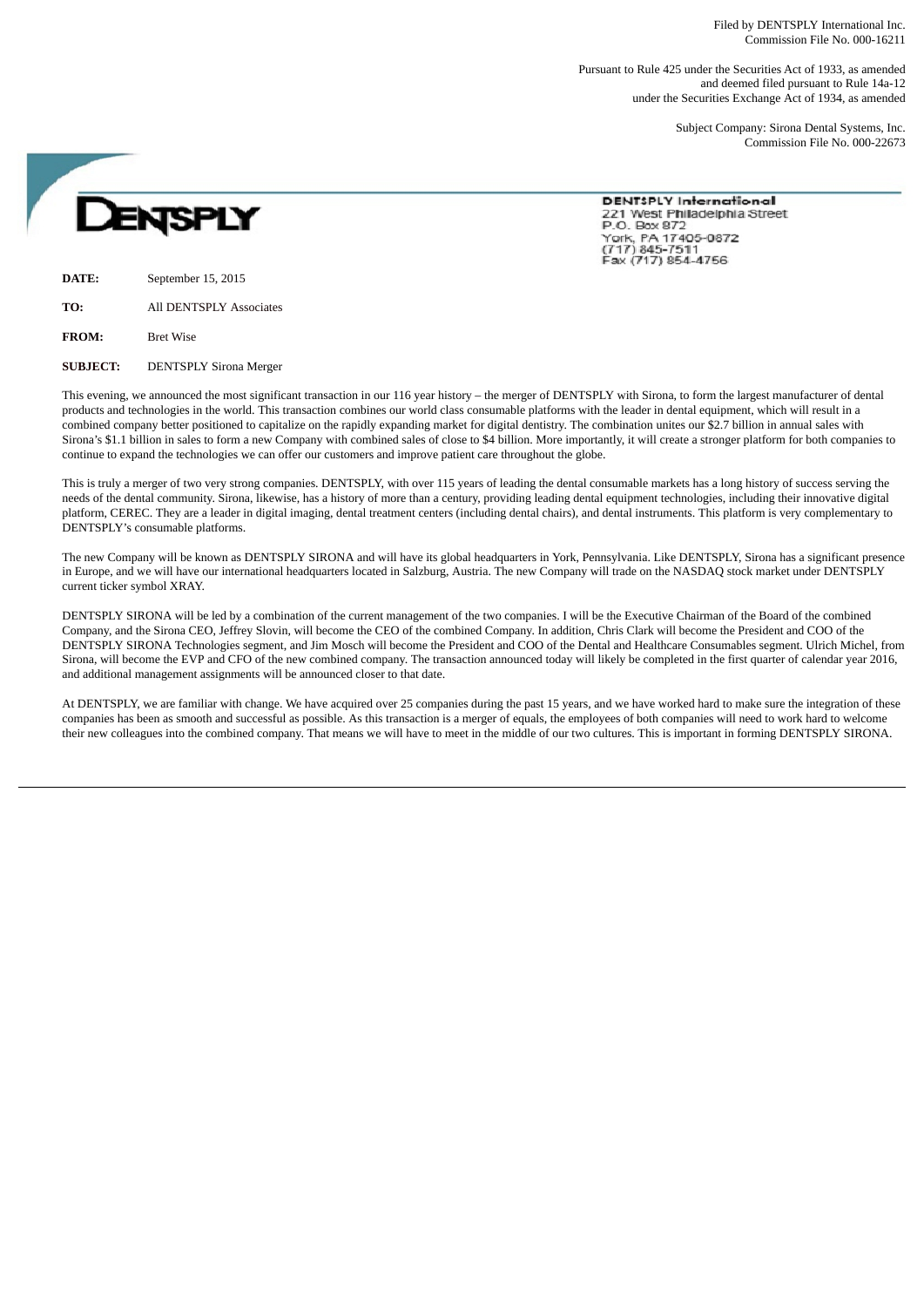As I mentioned earlier, this is a truly transformational transaction for our Company, allowing us to expand our ability to meet customer needs. The merger will also create additional growth opportunities for employees as part of both companies.

At this point in the process, work begins to obtain the regulatory and shareholder approvals necessary to close this transaction. We will also be assembling an integration planning team comprised of leaders of both DENTSPLY and Sirona to determine how best to bring our companies together.

If you have questions, be sure to raise them with your supervisors. There are many questions that we will not be able to answer immediately. Additional details will be provided as transaction plans are finalized, and we will strive to keep you informed of important developments. Until the transaction closes, DENTSPLY and Sirona will continue to operate as independent companies. This means that it is business as usual for all of us. Each of you should remain focused on your business objectives and dayto-day responsibilities.

On behalf of our Board and management team, I want you to know how much we value your contributions. You all have made DENTSPLY the great company it is today. From our beginnings over a century ago, DENTSPLY has grown to become the leading manufacturer of consumable dental products in the world. Together with Sirona, our strong company becomes even stronger, even more relevant to our customers, and able to deliver even more clinical benefits to patients worldwide. Thank you for your ongoing support and dedication to growing the DENTSPLY business. I look forward to all that we will achieve together in the future with Sirona.

Sincerely,

Riet

Bret W. Wise Chairman & CEO

## **Forward-Looking Statements**

This communication, in addition to historical information, contains "forward-looking statements" (as defined in the Securities Litigation Reform Act of 1995) regarding, among other things, future events or the future financial performance of DENTSPLY International Inc. ("DENTSPLY") and Sirona Dental Systems Inc. ("Sirona"). Words such as "anticipate," "expect," "project," "intend," "believe," and words and terms of similar substance used in connection with any discussion of future plans, actions or events identify forward-looking statements. Forward-looking statements relating to the proposed transaction include, but are not limited to: statements about the benefits of the proposed transaction between DENTSPLY and Sirona, including future financial and operating results; DENTSPLY's and Sirona's plans, objectives, expectations and intentions; the expected timing of completion of the proposed transaction; and other statements relating to the merger that are not historical facts. Forward-looking statements are based on information currently available to DENTSPLY and Sirona and involve estimates, expectations and projections. Investors are cautioned that all such forward-looking statements are subject to risks and uncertainties, and important factors could cause actual events or results to differ materially from those indicated by such forward-looking statements. With respect to the proposed transaction between DENTSPLY and Sirona, these factors could include, but are not limited to: the risk that DENTSPLY or Sirona may be unable to obtain governmental and regulatory approvals required for the transaction, or that required governmental and regulatory approvals may delay the transaction or result in the imposition of conditions that could reduce the anticipated benefits from the proposed transaction or cause the parties to abandon the proposed transaction; the risk that a condition to closing of the transaction may not be satisfied; the length of time necessary to consummate the proposed transaction, which may be longer than anticipated for various reasons; the risk that the businesses will not be integrated successfully; the risk that the cost savings, synergies and growth from the proposed transaction may not be fully realized or may take longer to realize than expected; the diversion of management time on transaction-related issues; the effect of future regulatory or legislative actions on the companies or the industries in which they operate; the risk that the credit ratings of the combined company or its subsidiaries may be different from what the companies expect; economic and foreign exchange rate volatility; the continued strength of the dental and medical device markets; unexpected changes relating to competitive factors in the dental and medical devices industries; the timing, success and market reception for DENTSPLY's and Sirona's new and existing products; the possibility of new technologies outdating DENTSPLY's or Sirona's products; the outcomes of any litigation; continued support of DENTSPLY's or Sirona's products by influential dental and medical professionals; changes in the general economic environment, or social or political conditions, that could affect the businesses; the potential impact of the announcement or consummation of the proposed transaction on relationships with customers, suppliers, competitors, management and other employees; the ability to attract new customers and retain existing customers in the manner anticipated; the ability to hire and retain key personnel; reliance on and integration of information technology systems; the risks associated with assumptions the parties make in connection with the parties' critical accounting estimates and legal proceedings; and the potential of international unrest, economic downturn or effects of currencies, tax assessments, tax adjustments, anticipated tax rates, raw material costs or availability, benefit or retirement plan costs, or other regulatory compliance costs.